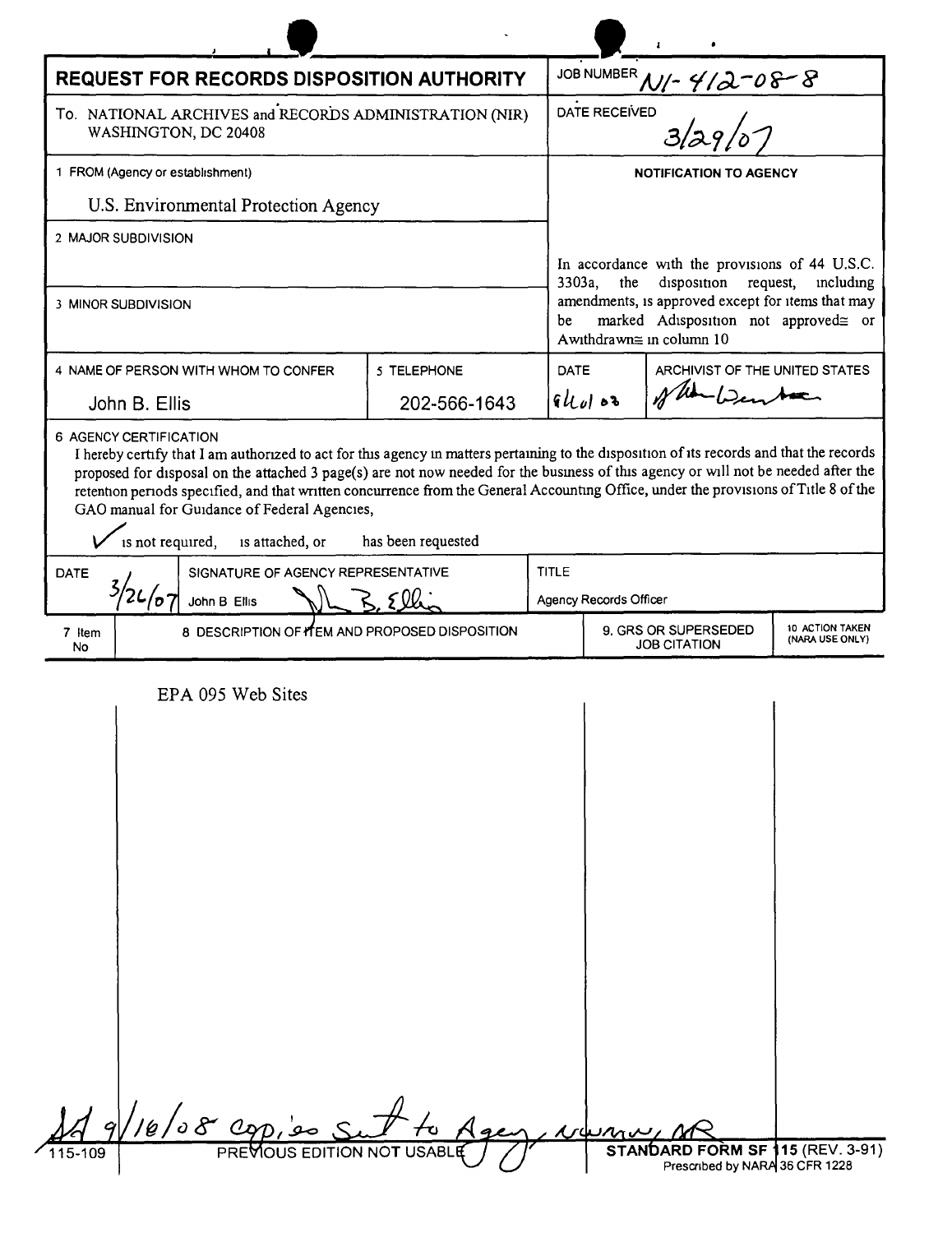$\bullet$   $\bullet$   $\bullet$   $\bullet$   $\bullet$   $\bullet$ 

This schedule is in draft. It may be used to retire records, but may not be used to destroy records. If **you have any questions, please contact the Records Help Desk ."**

# **EPA Records Schedule 095**

**Status:** Draft, *06/3012008*

**Title:** Web Sites

**Program:** All Programs

**Applicability:** Agency-wide

**Function:** 305-109-02-03 - Provide Public and Agency Web Access

# **NARA Disposal Authority:**

This schedule authorizes the disposition of the record copy m any media (media neutral), excludmg any records already in electromc form. Records designated for permanent retention must be transferred to the National Archives in accordance with NARA standards at the time of transfer.

•  $N1-412-08-8$ 

# **Description:**

The EPA Web site is a resource providing information about EPA, providing services to the pubhc or internal employees and contractors, and supporting the mission of Agency programs. The Web site is also used to distribute software programs, models, and textual, video, sound or image files.

This schedule covers records such as software used to maintain the site, the content on the site, site management documentation, and backend systems that are not covered by other schedules. It applies to the Internet, intranet, extranet and portals.

Web content records are covered by the applicable records schedules for the functions they support; e.g., Web pages related to Superfund remedial sites are covered by EPA 014. If the Web content records are unique and not covered by existing schedules, they must be scheduled separately.

# **Disposition Instructions:**

System software and documentation

 $N$ en-Cecara

Includes software used for creating and maintaining the site.

- **• Disposable**
- Destroy when no longer needed to ensure access to and use of the records throughou retention period.

**Item b:** Site management and operations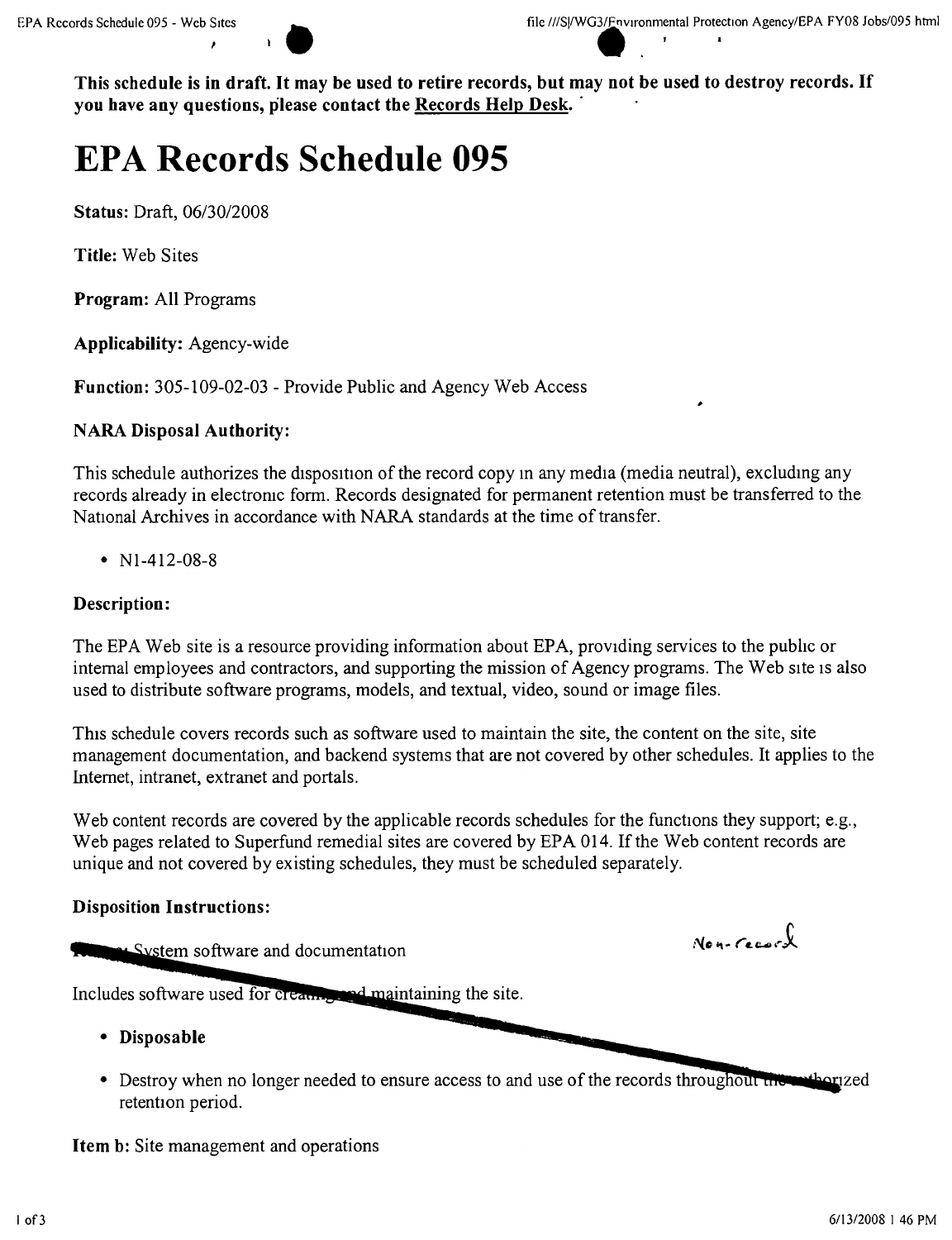Includes reports, statistics, 'procedures and approvals.

#### **• Disposable**

- Close inactive records at end of year.
- Destroy 5 years after file closure.

## **Item** c: Log files

Includes unprocessed log files, application logs, and similar files.

- **• Disposable**
- Destroy when 3 months old.

**Item d:** Web content - not umque

Includes markup language, code, textual and audiovisual files, contextual hyperlinks, and content from backend systems used to generate static or dynamic content on the site(s), as well as screen captures and site snapshots, when the record copy is captured elsewhere.

#### **• Disposable**

• Destroy when superseded, obsolete, or no longer needed to conduct Agency business, whichever is later, but not longer than the retention of the record copy. See EPA 008 - Nonrecords.

**Item** e: Web content - umque

Includes markup language, code, textual and audiovisual files, contextual hyperlinks, and content from backend systems used to generate static or dynamic content on the site(s), as well as screen captures and site snapshots, when the record copy is not captured elsewhere.

- **• Varies**
- Follow the disposition instructions for the applicable records schedule. If not covered by existing schedules, contact the National Records Management Program (NRMP) to develop a new one.

#### **Guidance:**

Web content records documentmg EPA's operations, decisions, and actions that are needed to protect the legal and financial rights of the government and the public must be captured in a recordkeeping system and retamed m accordance with the applicable records schedules. If the Web content records are unique and not covered by existing schedules, program offices must contact the NRMP to prepare a records schedule. Additional guidance on managing Web records is available at: (URL to be added).

Organizations need to pay particular attention to Web content with potential regulatory, enforcement or other legal impact, as well as events of historical significance (e.g., World Trade Center, Hurricane Katrina). For example, if an organization is offering guidance to the regulated community, it needs to retain